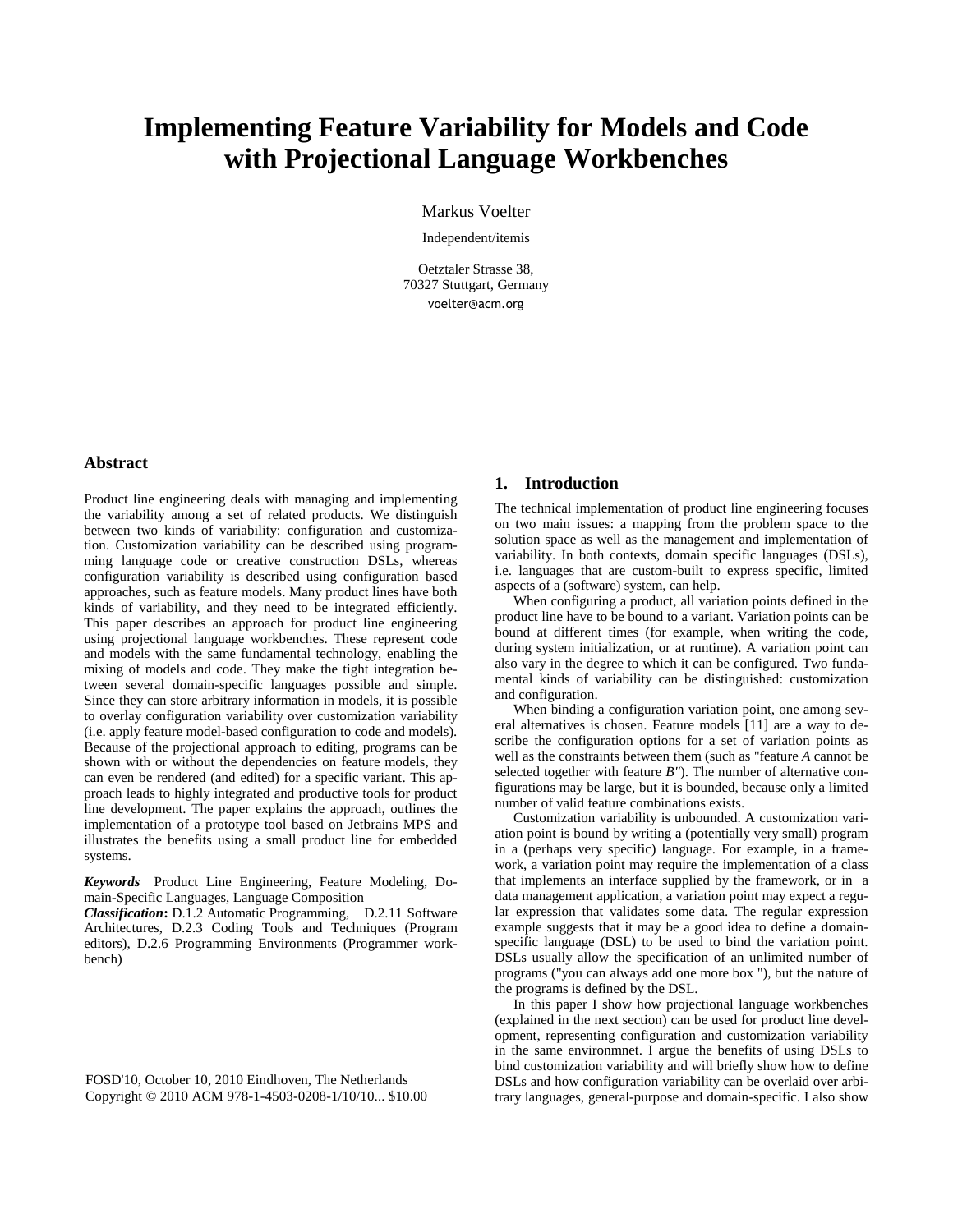how we can layer several languages on top of each other to enable an effective problem space to solution space mapping. An embedded systems product line will be used as the example, and the tooling will be based on JetBrains MPS [21], an Open Source projectional language workbench.

Section 2 describes the basics of projectional language workbenches in general, and MPS specifically work. Section 3 explains a feature called language annotation that is very useful for configuration variability. Section 4 shows our proof-of-concept, section 5 takes a look at future work. Section 6 puts our contribution in relationship to others', and section 7 contains a brief conclusion.

## **2. Projectional Language Workbenches and MPS**

The term Language Workbench has been coined by Martin Fowler in 2005 [1]. In this article he characterizes it as a tool with the following properties:

- Users can freely define languages which are fully integrated with each other.
- The primary source of information is a persistent abstract representation.
- A DSL is defined in three main parts: schema, editor(s), and generator(s).
- Language users manipulate a DSL through a projectional editor.
- A language workbench can persist incomplete or contradictory information.

Projectional editing implies that all text, symbols, and graphics are projected, well-known from graphical modeling tools (UML, ER, State Charts): the model is stored independent of its concrete syntax, only the model structure is persisted, often using XML or a database. For editing purposes this abstract syntax is projected using graphical shapes. Users perform mouse and keyboard actions tailored to graphical editing to modify the abstract model structure directly. While the concrete syntax of the model does not have to be stored because it is specified as part of language definition and hence known by the projection engine, graphical modeling tools usually also store information about the visual layout.

Projectional editing can also be used for a syntax that is textual or semi-graphical (mathematical notations, for example). However, since the projection looks like text, users expect interaction patterns and gestures known from "real text" to work (such as cursor movements, inserting/deleting characters, rearranging text, selection). A projectional editor has to "simulate" these interaction patterns to be usable.

The following list shows the benefits of the approach:

- In projectional editing, no grammar or parser is used. Editing directly changes the program structure (AST). Thus, projectional editors can handle unparseable code. Language composition is easily possible, because composed languages cannot result in ambiguous grammars, a significant issue in classical parser-based systems.
- Notations are more flexible than ASCII/ANSI/Unicode. Graphical, semi-graphical and textual notations can be mixed and combined. For example, a graphical tool for editing state machines can embed a textual expression language for editing the guard conditions on transitions.
- Projectional languages by definition need an IDE for editing (it has to do the projection!), so language definition and extension always implies IDE definition and extension. The IDE will provide code completion, error checking and syntax highlighting for all languages, even when they are combined.
- Because the model is stored independent of its concrete notation, it is possible to represent the same model in different

ways simply by providing several projections. Different viewpoints [23] of the overall program can be stored in one model; editing can be viewpoint or aspect specific. It is also possible to store out-of-band data, i.e. annotations on the core model/program. Examples of this include documentation, pointers to requirements (traceability) [5] or feature dependencies [6] - as we will describe below.

As a side effect, language workbenches deliver on the promise of removing the distinction between what is traditionally called programming and what is traditionally called modeling. This distinction is arbitrary: developers want to express different concerns of software systems with abstractions and notations suitable to that particular concern, formally enough for automatic processing or translation, and with good IDE support. Projectional language workbenches deliver on this goal in an integrated, consistent and productive way. They do this by applying the technology known from modeling tools (projection) to editing any notation.

#### **The Jetbrains Meta Programming System**

JetBrains' Meta Programming System is an open source projectional language workbench [21]. Defining a language starts by defining the abstract syntax, the editor for the language concepts is specified in a second step. Lastly the generator is defined. It outputs text (for a low-level language) or it transforms higherlevel code into code expressed in lower level languages. The higher-level to lower-level generators are not text generators, they transform abstract syntax trees.

Editing the tree as opposed to "real text" needs some accustomization. Without specific adaptations, every program element has to be selected from a drop-down list and "instantiated". However, MPS provides editor customizations to enable editing that resembles modern IDEs that use automatically expanding code templates. In some cases though, the tree shines through: Consider changing a statement like *int*  $i = j+k$ ; to *int*  $i = (j+k)^*2$ ; you cannot simply move the cursor to the left of *j* and insert a left parenthesis. Rather, you have to select the *+* operator (the root node of the expression on the right) and use a *Surround with Parens* refactoring. Using ( as the hotkey for this refactoring creates an editing experience very similar to "real" text).

## **Language Definition with MPS**

I have described language creation, extension and composition in MPS in a separate paper [22]. This section shows an example as a short summary. MPS, like other language workbenches, comes with a set of DSLs for language definition, a separate DSL for each language aspect. Language aspects include structure, editor, type system, generator as well as support for features such as quick fixes or refactorings.

Defining a new language starts by defining the language structure (aka meta model). This is very much like object oriented programming as language elements are represented as concepts that have properties, children and references to other concepts. The second step is the editor for the language concepts. An editor defines how the syntax for the concepts should look like - it constitutes the projection rules. Figure 1 is an example.

| node cell layout:                                                                               |  |
|-------------------------------------------------------------------------------------------------|--|
|                                                                                                 |  |
| $\lceil - 3  \text{ type }  3  \{\text{name} \}\rceil; \lceil -28  \text{init }  3  \rceil - 1$ |  |

**Figure 1.** Defining an editor for a local variable declaration statement (as in int  $i = 2*2$ ;)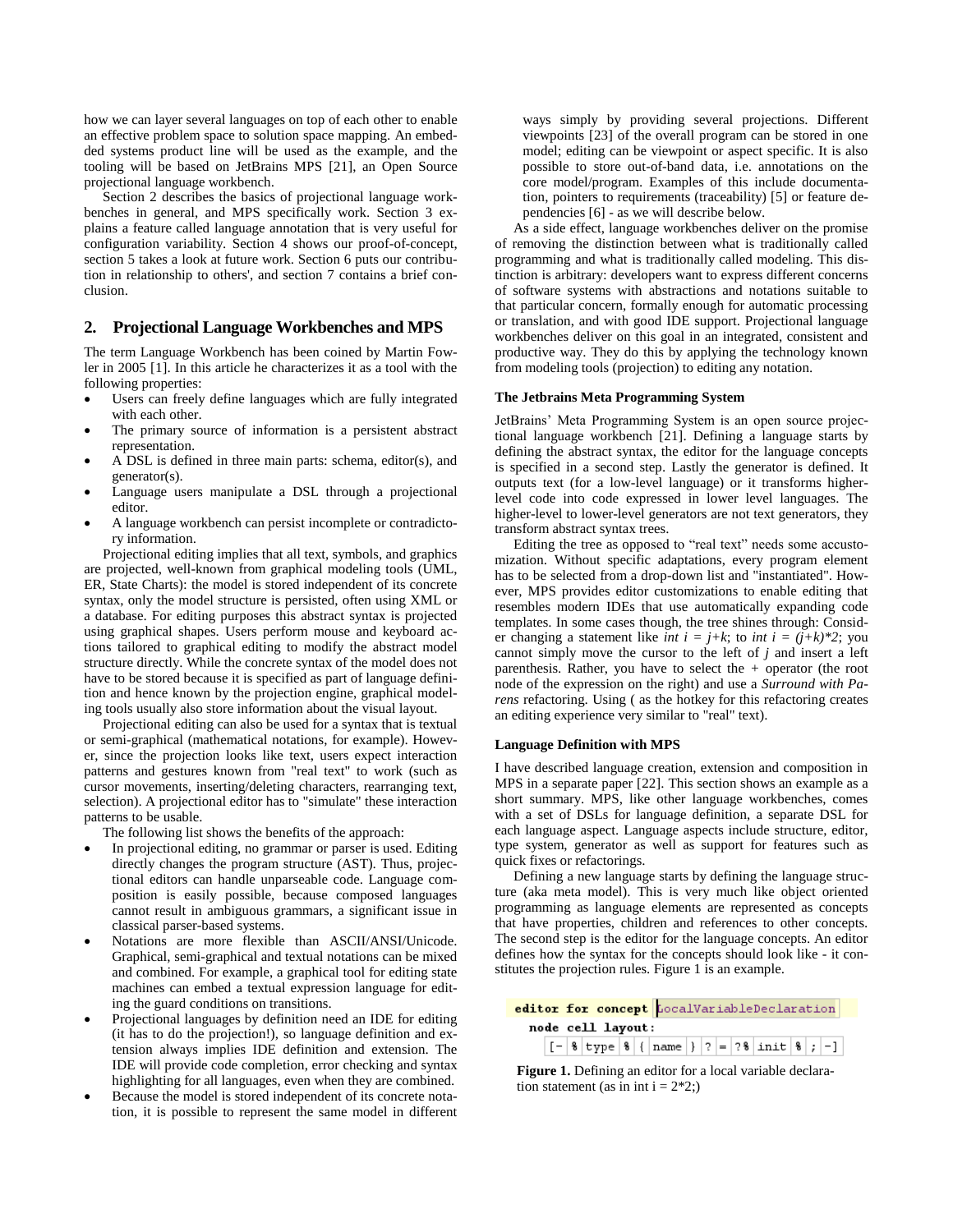Next is the definition of the type system. For example, the type property of a *LocalVariableDeclaration* must be compatible with the type of its *init* expression.

At this point, the definition of the language and the basic editor, as well as the type system are finished. However, to use the new *LocalVariableDeclaration* statement, the user has to bring up the code completion menu in the editor, select the concept *Local-VariableDeclaration* and use tab or the mouse to fill in the various properties (*type, name, init*). A couple of editor customizations are necessary to make sure users can "just type" the declaration. I refer to [22] for details on how this works.

## **Language Modularization and Extension**

I referred above to the ability to modularize and compose languages as a way of breaking down monolithic languages into manageable modules that can be combined as needed. I also already alluded to the relationship between object oriented programming and language definition in MPS. This analogy also holds for language extension and specialization. Concepts can extend other concepts, and subconcepts can be used polymorphically. Languages can extend other languages, too, and the sublanguage can contain subconcepts of concepts in the base language or can override the translation rules (generators) of concepts defined in the base language. Concept interfaces are also available. Using the *Adapter* pattern [29], unrelated concepts can be made to fit together. To use a *B* in places where an *A* (or subtypes) is expected, an adapter *BAdapter* that extends *A* and contains or references a *B* is necessary. As shown in [22], this approach supports embedding of completely unrelated languages.

Languages also define translation rules to lower-level languages or to text. MPS includes an incremental translation engine that reduces program code as long as translation rules are available for the program elements. At the end, text generators output regular program text that can be fed into a compiler.

The language modularization and composition features are extremely useful for handling customization variability, because DSLs that describe a specific aspect of the overall system can be easily integrated with the languages used to implement the rest of the system.

# **3. Language Annotations**

With MPS it is possible to add additional data to program elements that has not been "planned for" when designing the original language. It is possible for language *X* to contribute properties to elements of language *Y* without invasively changing language *Y*. This is a little bit like introductions in aspect oriented programming [2]. It is an extremely interesting feature for adding feature dependencies, i.e. as a way of implement configuration variability. Section 4 shows how this feature is used in the context of embedded systems development.

#### **Defining an annotation for feature dependencies**

As figure 2 shows, an annotation declares which elements it targets (*A* in the example). As a consequence, this element (and all its subtypes) appears to possess the additional child *r* declared by the annotation. The child can be used like any other child of *A*. The annotation can reside in a different language than the target elements, supporting external, a-posteriori non-invasive extension of languages.



Figure 2. Annotations can add properties to concepts without invasive modification

It is, however, not enough to add the additional property to the program elements. It also has to be rendered in the editor, so the editor needs to be adapted as well. For example, if a program element has a feature dependency annotation, the actual feature expression must be shown near the element. Figure 3 shows an example of three variables that are annotated with a dependency to the *sonar* feature.

#### ${sonar}$  var int currentSonar = 0;

#### {sonar} var int[10] sonarHistory = {0, 0, 0, 0, 0, 0, 0, 0, 0, 0};

#### ${sonar}$  var int sonarIndex = 0;

**Figure 3.** Feature dependencies annotated to variable declarations

This is a placeholder cell which, at runtime, is replaced with the editor of the node to which the annotation has been added. So, in essence, it means that the editor of the annotation element *R* wraps around and embeds the editor to which the annotation has been added.





Figure 4 shows how editor annotation works in principle. In the definition of the editor for the element that is "added" to the target, you can use a special editor cell type (*annotatedNode*).

Returning to the example for feature dependencies, figure 5 is the definition of the annotation. It contributes a child named *featureDependencyAnnotation* of type *FeatureClause* to *BaseConcept* and its subtypes (all language element extend *BaseConcept*, at least indirectly. It is like *java.lang.Object*).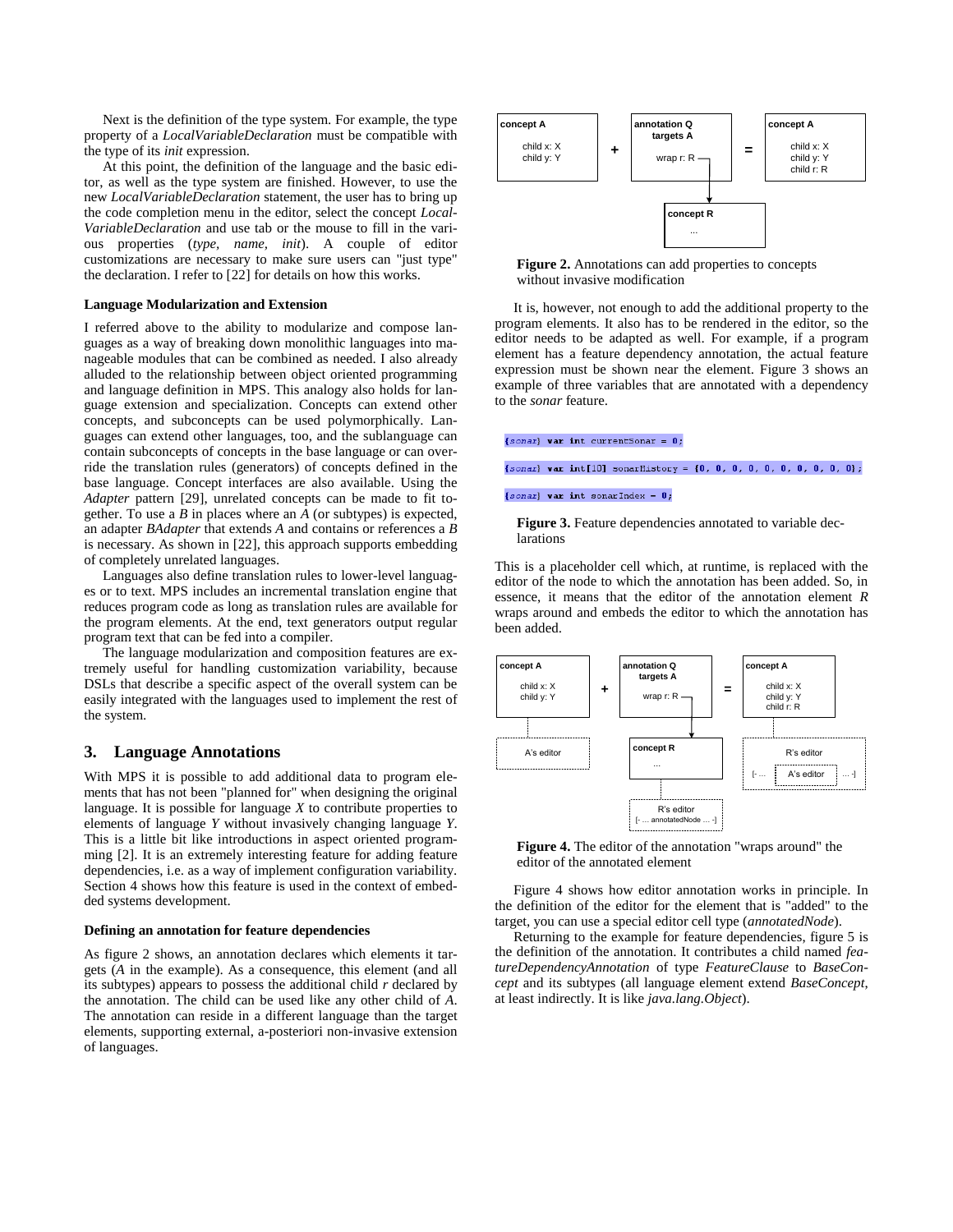#### annotation link declaration featureDependencyAnnotation

| stereotype    | node          |  |  |  |  |  |
|---------------|---------------|--|--|--|--|--|
| cardinality 1 |               |  |  |  |  |  |
| source        | BaseConcept   |  |  |  |  |  |
| target        | FeatureClause |  |  |  |  |  |

**Figure 5.** Definition of an Annotation that adds *FeatureClause* instances to instances of any subtype of *BaseConcept*

In terms of the editor, this means that the editor of *Feature-Clause* has to "wrap around" the editor of whichever other element it is contributed to. Figure 6 shows the definition of the editor for *FeatureClause:* it first includes the feature expression (such as *car && !pedestrian*) and then delegates to the node to which it has been annotated using the *attributedNode* element.

| editor for concept FeatureClause                                                              |  |  |  |  |  |
|-----------------------------------------------------------------------------------------------|--|--|--|--|--|
| node cell layout:                                                                             |  |  |  |  |  |
| $[-?[-][-][-]$ { $\frac{1}{3}$ expression $\frac{1}{3}$ ] $-]$ [> attributed node <] -] -] -] |  |  |  |  |  |

**Figure 6.** Definition of the annotation's editor. Note the delegation to the editor of the annotated node

#### **Evaluating the feature expression during projection**

With the facilities described above it is possible to annotate arbitrary program elements with feature clauses. These contain a boolean expression over a set of features. Because the language that is used to define the feature expression is formally defined, it is possible to evaluate the expression in the IDE and show the program in a variant-specific way. This is done by not projecting those elements whose feature clause evaluates to false considering the current feature selection. The projection rules in the editor definition contain the respective *if* statements. Conditional projection is supported by the cells with a leading question mark (see figure 6). These are conditional cells, i.e. they are only shown in the editor at runtime if their associated condition is true. For the feature-aware code editor, the feature annotations themselves (i.e. the *{car && !pedestrian}*) are only shown if a global configuration flag *Show Feature Annotations* is true. So the condition in the conditional cell directly before the *{expression}* in the editor definition in figure 6 contains the following expression shown in figure 7:

show if (scope, editorContext, node)->boolean { ConiqurationAccessHelper.config(node).showFeatureClause;

**Figure 7.** Expression that makes sure the feature clause is only shown if the configuration allows it

| show if                                                                     |  |
|-----------------------------------------------------------------------------|--|
| (scope, editorContext, node)->boolean {                                     |  |
| if (ConiqurationAccessHelper.config(node).removeNonSelectedStuffInEditor) { |  |
| return node.isTrue(true);                                                   |  |
|                                                                             |  |
| true;                                                                       |  |
|                                                                             |  |

**Figure 8.** Expression that makes sure the whole annotated element is only shown if the configuration allows it

Also, in the projection mode that shows a program variant, we want to make sure that the program element (e.g. a procedure, or an *if* statement) to which a feature expression is annotated is not shown, if the feature expression is *false*. This is achieved by the outer conditional cell in figure 6 that surrounds the expression and the attributed node. The condition is shown in figure  $\overline{8}$ .

# **4. The Proof of Concept**

Together with Bernhard Merkle, the author is currently working on a modular language for embedded development based on C (MEL - Modular Embedded Language). It is described in detail in another paper [3]. Among other things it contains support for product line variability as described in the previous section. This section is a brief overview of the language.

## **Embedded Software Development Language**

Embedded systems are becoming more and more software intensive. Consequently, software development plays an increasingly important part in embedded system development, and the software becomes bigger and more complex. Traditional embedded system development approaches use a variety of tools for various aspects of the system, making tool integration a major headache. Some of the specific problems of embedded software development include the limited capability for meaningful abstraction in C, some of C's "dangerous" features (leading to various coding conventions such as Misra-C [4]), the proprietary and closed nature of modeling tools, the integration of models and code, traceability to requirements [5], long build times as well as the consistent implementation of product line variability [6].

To address these issues, we propose a modular modeling and programming language and IDE that supports higher-level abstractions and system-specific extensions based on a projectional language workbench and to use code generation to C as a way of integrating with existing compilers and platforms. The proposed language uses C as its core and adds several useful extensions, including a module system with visibility rules, physical quantities (as opposed to just *ints* and *floats*), first-class state machines, dataflow ports, mathematical notations, memory mapping and bit fields, as well as first-class support for various inter-process communication approaches (shared memory, message passing, bus communication).

As a proof of concept, we are currently building a first cut of this modular embedded language (MEL) based on JetBrains MPS. We use Lego Mindstorms [7] as the target platform together with the OSEK [30, 8] operating system. C and OSEK are widely used in automotive systems, so the technologies used in the prototype are relevant in real systems. The current baseline showcase is a simple line follower robot. It uses a single light sensor to follow a thick black line. It keeps track of the curving line by changing the speed of motors that drive the two wheels. The current state of the prototype contains language modules for components, tasks, state machines, bit-level data structures, physical quantities, documentation annotations, basically all of C as well as support for product line variability and requirements traces.

#### **Configuration Variability - Feature Annotations**

Lego is a good way of showing product line variability because it is easy to clip on variant specific hardware. The following two optional hardware elements are available:

- a bumper at the front of the robot that stops it if the bumper is pressed. Essentially, this is a collision sensor.
- a sonar sensor, that temporarily stops the robot if something steps into its way. This is a collision prevention system.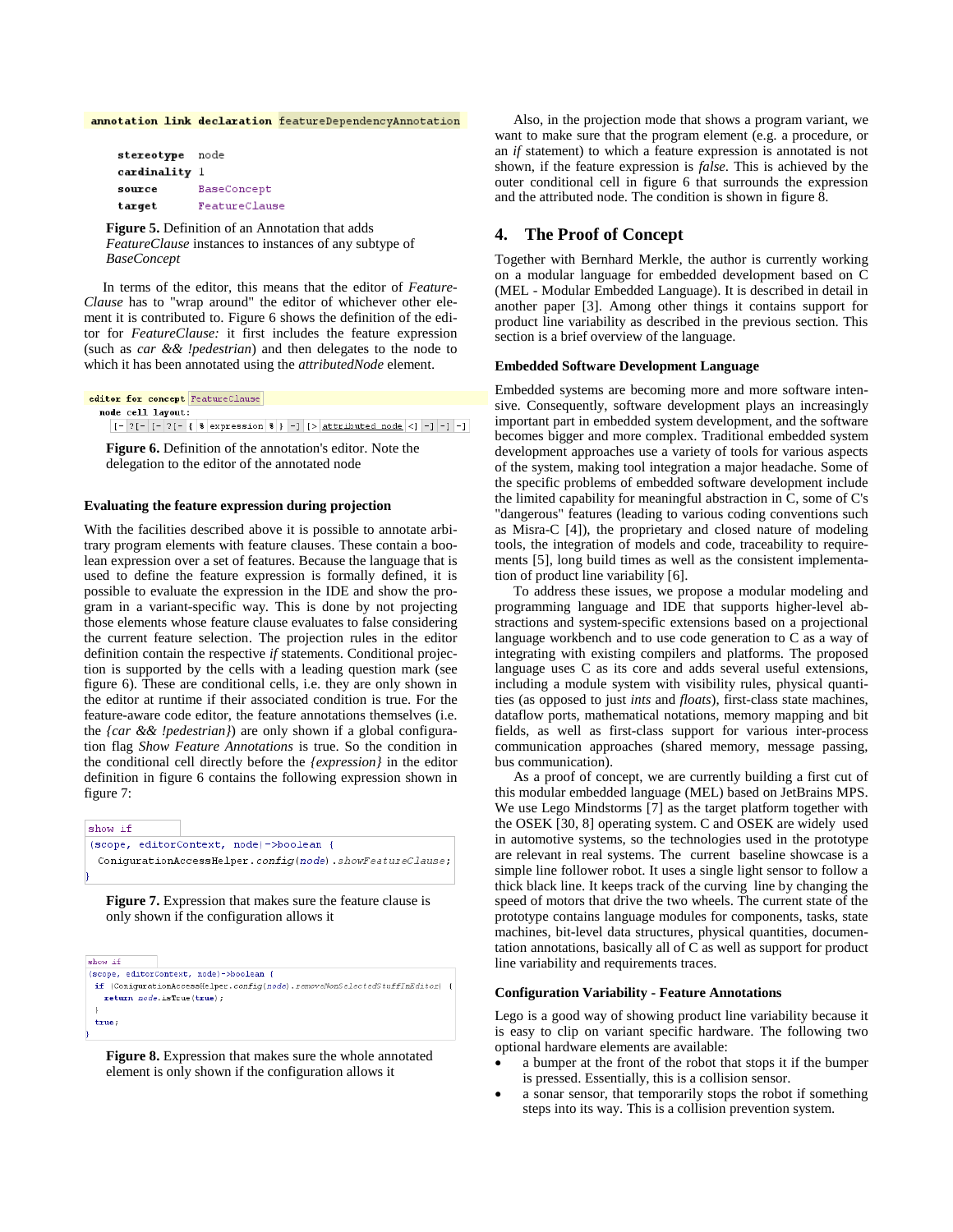In Figure 9, configuration A shows the robot in its basic setup (*bumper = false* and *sonar = false*), B shows the configuration with the bumper and C shows bumper and sonar.



**Figure 9.** Three different variants of the robot

Feature dependencies are a way to implement configuration variability in programs. Handling configuration variability requires two ingredients. First, a set of variation points (aka features in the feature modeling approach [11]) and the constraints among them have to be defined. Second, program elements have to be annotated with expressions over these features. These expressions determine whether a piece of program is in a variant or not.

In a real-life system, feature management happens in an external tool (such as pure::variants [12]). In the proof-of-concept, just like with the requirements, features are managed in a simple list. Features can be selected (see figure 9) to determine whether they are in the system or not (which will become relevant later).

The second ingredient are feature annotations, i.e. annotations on program elements that contain an expression that determines which features it depends on, and how. As described above, programs can be projected in a way that shows the feature annotations directly on the element it is attached to (Figure 10). Although the figure contains only dependencies on single features, we can use boolean expressions in the feature annotation such as *{bumper && sonar && !debugOutput}*. This is actually a small sublanguage for boolean expressions (again with code completion into the feature model, error checking etc.).



**Figure 9.** The dummy feature model for the line follower robot (also contains *true/false* switches to define a variant)

As can be seen from Figure 10, feature dependency expressions can be annotated to any program element. Annotated elements have a grey background and the feature annotation expression is given on the left of the element. Alternatively it would also be possible to assign a specific color to each feature and then use the respective color as the background for the elements annotated with this feature (as done by CIDE [19]).

By flipping a switch in the overall projection settings it is possible to show the program in a variant-specific way. For example, if we switch off the *debugOutput* and the *bumper* feature, the code in Figure 11 will result.

```
{sonar} task sonartask cyclic prio = 2 every = 100 {
            int s = ecrobot get sonar sensor(SBNSOR PORT::NXT PORT S2);\begin{minipage}{.4\linewidth} \texttt{sonarHistory} \texttt{[sonar Index]} = s \texttt{;} \end{minipage}\texttt{sonarIndex} = \texttt{sonarIndex} + 1;if ( sonar Index == 10 ) {
               \texttt{sonarIndex} = \textbf{0};int ss = 0:
            for ( int i = 0; i < 10; i = i + 1; ) {
               \verb|ss = ss + \verb|sonarHistory[i];\mathbf{r}currentSonar = ss / 10;
            { {debuq0utput} { debuqInt(2, "sonar:", currentSonar); } }
```
doc This is the cyclic task that is called every 1ms to do the actual control of the task run cyclic prio = 2 every = 2 { stateswitch linefollower

```
state running
   { \{ bumper \} \ \ int \ bump = \  \  \, \texttt{ecrobot\_get\_touch\_sensor}\ \texttt{(SENSE\_PORT\_T::NXT\_PORT\_S3\} \, ; }{bumper} if {\mbox{( bump = 1)}}{debugOutput} { debugString(3, "bump;", "BUMP|"); }
       event linefollower:bumped
       terminate;
   {sonar} if ( currentSonar < 150 ) {
       event linefollower:blocked
       terminate;
   int light = ecrobot get light sensor(SENSOR PORT T::NXT PORT S1);
   if ( light < ( WHITE + BLACK ) / 2 ) {
      updateMotorSettings(SLOW, FAST);
   3 else 4updateMotorSettings(FAST, SLOW);
   \label{thm:main} \begin{minipage}[c]{0.9\linewidth} \textit{debugOutput} \begin{minipage}[c]{0.9\linewidth} \begin{minipage}[c]{0.9\linewidth} \end{minipage}[c]{\textit{debugOutput}} \begin{minipage}[c]{0.9\linewidth} \end{minipage}[c]{\textit{debugOutput}} \begin{minipage}[c]{0.9\linewidth} \end{minipage}[c]{\textit{debugOutput}} \begin{minipage}[c]{0.9\linewidth} \end{minipage}[c]{\textit{debugOutput}} \begin{minipage}[c]{0.9\linewidth} \end{minipage}[c]{\textit{debugOutput}} \begin{sonar} state paused
                 updateMotorSetting (0, 0);if ( currentSonar < 255 )
                    event linefollower: unblocked
                 ï
{bumper} state crash
                 updateMotorSetting (0, 0);default
   \langle \text{no} \text{op} \rangle;
```
## **Figure 10.** A piece of the overall linefollower program projected with feature annotations

Note that these projections still contain the grey highlight for parts that are feature dependent. This can be turned off, too. Also, the feature dependency expressions can be shown in this view if requested. It is important to point out that this is not a read-only projection! Rather, the program can still be edited while shown in the variant-specific way.

As mentioned above, for compilation the program is generated into plain C and then compiled with the existing legacy compiler infrastructure. When generating C, the current feature configuration is taken into account. A simple transformation script is run as part of the incremental reduction process that removes all program elements whose feature clause evaluates to false, making sure they are not part of the resulting C text.

## **Static Validation of Feature Dependencies**

Making parts of models or code optional runs the risk of producing structurally or semantically broken programs after "cutting away" all the stuff that is not configured to be in a certain variant. Detecting semantic errors in turing-complete programs is impossible in general, of course. But static correctness can be verified.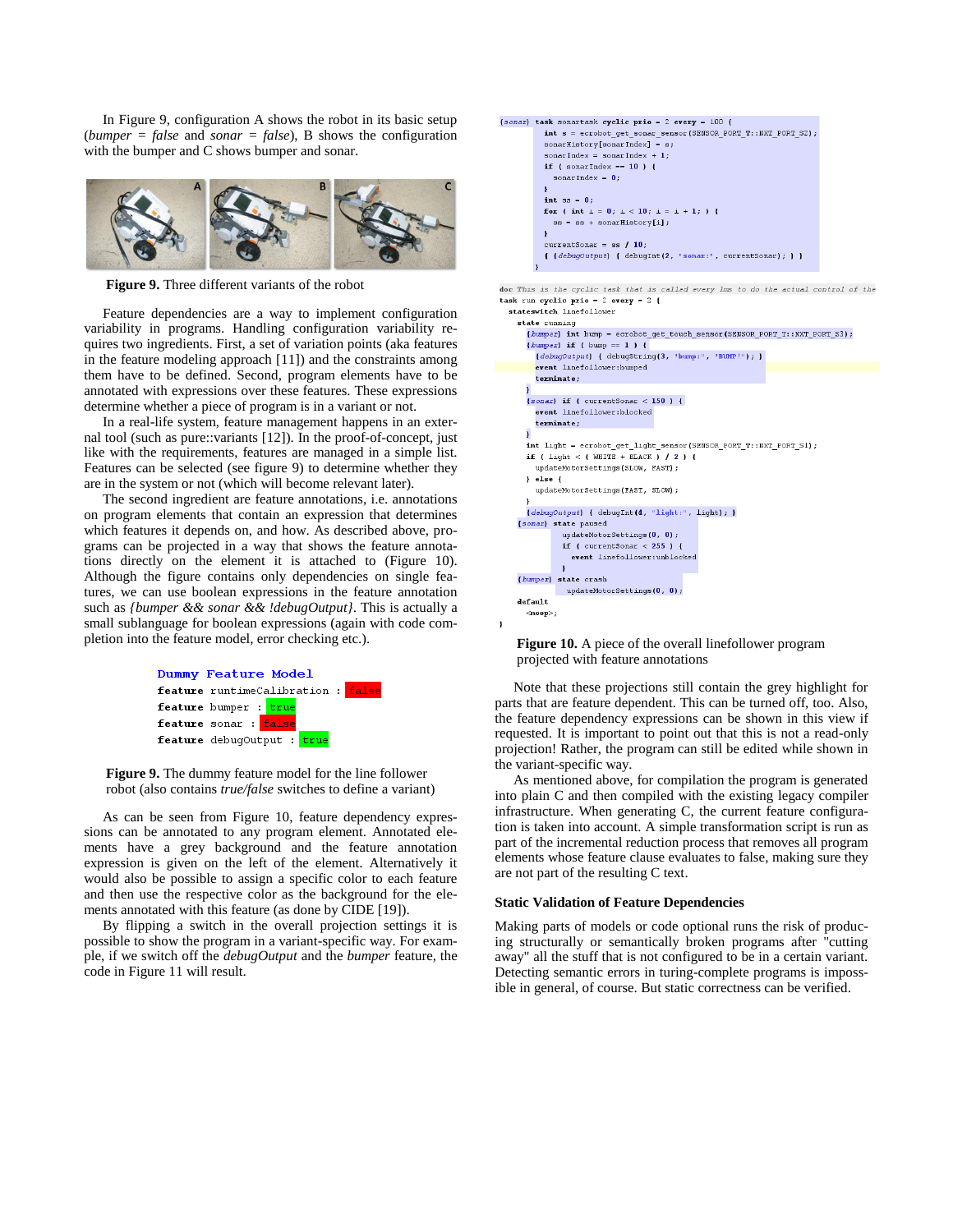```
task sonartask cyclic prio = 2 every = 100 {
  \ldots¥.
doc This is the cyclic task that is called every 1ms to do the actual cor
task run cyclic prio = 2 every = 2 {
  stateswitch linefollower
     state running
       if ( currentSonar < 150 ) {
          event linefollower:blocked
          terminate;
       \begin{minipage}{.4\linewidth} \begin{minipage}{.4\linewidth} int\_light\_sensor\texttt{(SENSOR\_PORT\_T: INT\_PORT\_S1)} \end{minipage} \end{minipage} \vspace{-0.5em}if ( Light < ( WHITE + BLACK ) / 2 ) {
         updateMotorSettings(SLOW, FAST);
       \} else {
         updateMotorSettings(FAST, SLOW);
     state paused
       updateMotorSetting (0, 0);if ( currentSonar < 255 ) {
         event linefollower: unblocked
       \mathbf{v}default
       \langlenoop>;
\mathbf{r}
```
**Figure 11.** A part of the program with *debugOutput* and *bumper* switched off (pls compare with Figure 10)

Consider that in MPS (and in projectional editors in general) every element is a node with a unique identity. Relationships between elements are expressed with actual references to these unique identities. A structurally broken program is one where a referencing element is in the code for a given variant, but the reference target is not. Static validation of feature dependencies requires showing that for any (valid) feature combination, no such "dangling pointer" will result. The following is a simple approach to verify this:

- Calculate all combinations of all features (i.e. all variants)
- For each referencing element R, collect all feature combinations  $C_R$  for which this element will be in the variant code
- For each reference target element T of R, collect all combinations  $C_T$  for which this element will be in the variant code
- If  $C_R$  is not a subset of  $C_T$ , an error has been detected This algorithm has been implemented in the prototype and it

works well in principle. The fact that all references can be followed easily, and the fact that feature dependencies are expressed as expressions based on a formal expression language makes implementing this algorithm simple - and it does work for small sets of configuration features. But of course the set of possible feature combinations grows exponentially over the number of features, so for real-world sized systems it will not work. The following steps could be taken to address this:

- In real systems, the set of features is not unrestricted, they have constraints among each other. This limits the size of the set of valid feature combinations (i.e. variants)
- Feature macros can be introduced, i.e. features that encapsulate a set of other features and their constraints (e.g. *fast := !small && !dynamic*). If feature dependencies refer to the macro features, they can be seen as *one* combination and the combinatorics behind them can be ignored.
- If only a part of a program needs to be validated, only the feature combinations involving the features referenced from the respective part of the program need to be calculated.
- Finally, using a solver instead of the try-all-combinations brute force approach may yield even more scalable results.

We will explore these alternatives as part of our in the future work (see below).

```
module impl imports <<imports>> {
  int speed( int val ) {
   return 2 * val;robot script stopAndGo
    block main on bump block retreat on bump <no bumpReaction>
                         stop
                         accelerate to 0 - 30 within 2000drive on for 2000
                         decelerate to 0 within 1000
                         stop
      accelerate to speed(25) within 3000
      drive on for 2000
      turn left for 2000
      block driveMore on bump <no bumpReaction>
        accelerate to 80 within 2000
        turn right for 3000
      decelerate to 0 within 3000
      stop
- 1
```
**Figure 12.** A simple robot routing script

## **Customization Variability - a DSL on top**

Consider now a robot vendor who sells Lego robots with two wheels that can follow a predefined route. Of course, each customer wants a different predefined route. The vendor has to develop a different route-driving program for each customer. Of course this can be achieved with tasks, state machines, variables and procedures, or in other words, the general-purpose MEL. But it would be better if a domain specific language for defining routes was available. In PLE terminology, the DSL would be used to express the problem domain and a transformation would map this to a solution domain implementation.

The program in figure 12 is an example expressed with such as route definition DSL, it uses native route-definition constructs. Since the robot routing language extends the core language, it can be embedded in a module - like the general purpose MEL constructs. The robot script can even call procedures. The robot routing language is executed by transformation into the following MEL constructs:

- a state machine that keeps track of the current command/step
- module variables that remember the current speeds for the two motors
- module variables that store the current deltas for the speeds of both motors to be able to "ramp up" the speeds in accelerate and decelerate commands
- a cyclic tasks that updates motor speeds based on the currently selected deltas.

Figure 13 shows a robot script together with the lower-level program that results from the transformation.

## **Combining the DSL and Feature Annotations**

It useful to combine customization and confguration variability. In the example this would mean that we can attach feature expressions to robot script programs. This is of course also possible. The feature annotations are completely generic and make no assumption about the language to which they are attached. Consequently, they can be used with the robot DSL in the same way as with the lower level programs.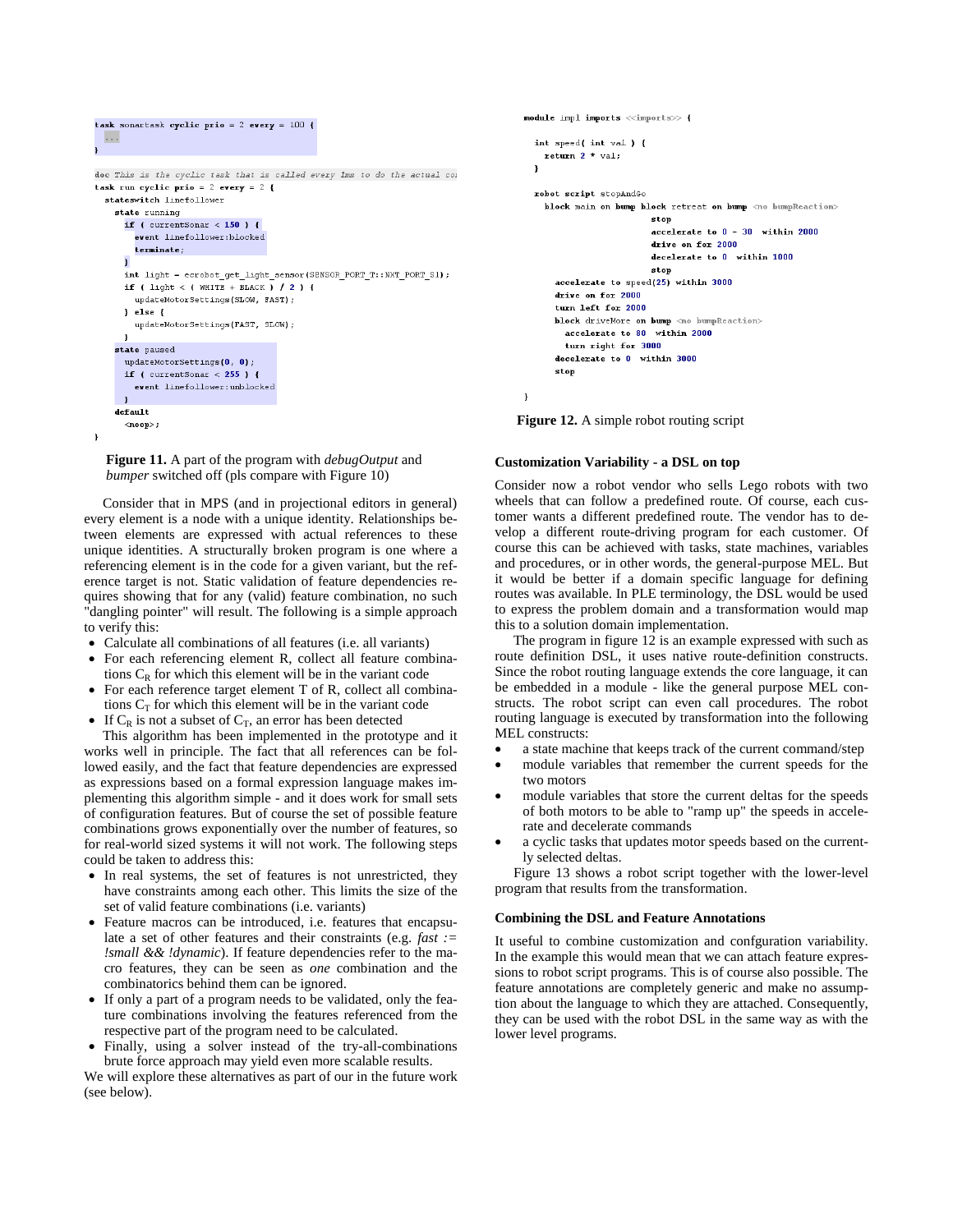

**Figure 13.** A simple robot script (top right, grey) and the lower level MEL program it is transformed into

# **5. Future Work**

Future work will progress in three main directions: additional language concepts, real world-validation and integration of existing feature modeling tools.

## **Feature Modeling Tools**

Currently we use a flat list of features (each basically boolean switches) as our feature model. We chose this approach because it is trivial to implement, and the point we wanted to make with our work was not to implement a new feature modeling tool.

However, to make our approach more useful in practice, integration with tools such as pure-variants [12]. We will simply import the list of features as well as the constraints among them. This will allow us to refer to these features from within feature expressions, and it will allow us to exploit the constraints between the features when we calculate whether a program is structurally valid.

## **Additional Language Concepts**

An alternative to overlaying configuration over program or model code is to make the feature model the main configuration tool and add DSL code to it. In most feature management tools (for example, pure::variants [12]) features can have parameters. For example, when selecting a *buffered* feature for a communication protocol product line, a *buffer size* parameter can be specified. Generalizing this approach leads to the following:

- each feature may define any number of parameters. These cannot just be simple types (*int*, *string*, *boolean*) but can include DSLs.
- When a feature is selected, a value for the parameter that complies to the parameter's type has to be supplied. For DSL-typed parameters, this means that a model that conforms to the DSL must be supplied.

Because projectional language workbenches can integrate models using any combination of DSLs, this approach is feasible. Figure 14 shows a very early prototype of this; a retry algorithm is used as the value for the *retry* parameter of the *polling* feature.

Optionally taking away program elements if they are not included in the variant is only one way of implementing variability. The approach is often called negative variability. The other alternative is to conditionally add to a minimal core - positive variability. The advantage is that the minimal core remains small, quite in contrast to negative variability where the overall program that includes all variants can grow quite large. Like in AOP [2], positive variability requires pointcuts to define where to add the additional program elements to the core. Future work will focus on positive variability MEL as a means of implementing variability.

```
mandatory communication
 xor async
    or polling timeout: int
                retry : custom retry script
                                 wait 10 ms
                                 try again
                                 qive up
    or callback
    or oneway
      xor bestEffort [noOfTries : int]
      xor reliable
 xor sync
    optional exception
```
**Figure 14.** A DSL snippet in a feature model

As mentioned above, the current approach to feature validation is brute force and does not at all scale. One aspect of our future work will address this issue. We've already started collaborating with a university who has experience in this regard.

## **Real-World validation**

The other main avenue of future work is real world validation. We are currently in the process of starting up a project to do a real prototype - something more realistic than the Lego Mindstorms example we are currently building. The connection to real requirements management systems and to variant management tools will be a part of this prototype.

## **6. Related Work**

The idea of using DSLs to describe variability in product lines is not new. Various authors have published about this [13,14,15] and the approach is used in practice. The approach described in this paper is different since the various DSLs can be mixed and integrated. Language composition for textual languages is not easily possible with non-projectional editors, although progress is being made, as exemplified by [18, 28].

Overlaying configuration variability over customization variability has been done before, too. The C preprocessor can be used to this effect using *#ifdefs*. The approach can also be used on models. For example, Krzysztof Czarnecki and his group have overlaid feature-based variability over UML diagrams [16].The approach described in this paper is different in that configurative variability can be overlaid over models and code in the same way - there is no difference between the two in the first place. Since the feature expressions are also a formal language, the expressions can be formally checked and interpreted. The ability to show the program/model code with feature clauses enabled or not, and to show the (and edit!) the model in a variant-specific way is also radically different from these tools. CIDE, a specific solution for C code is described in [19]. However, the approach described in this paper is different since it works for any language within MPS. Also, the approach described in this paper supports the combination of the annotation-based approach with language composition and DSLs. VML [17] is another tool (based on Eclipse EMF) that